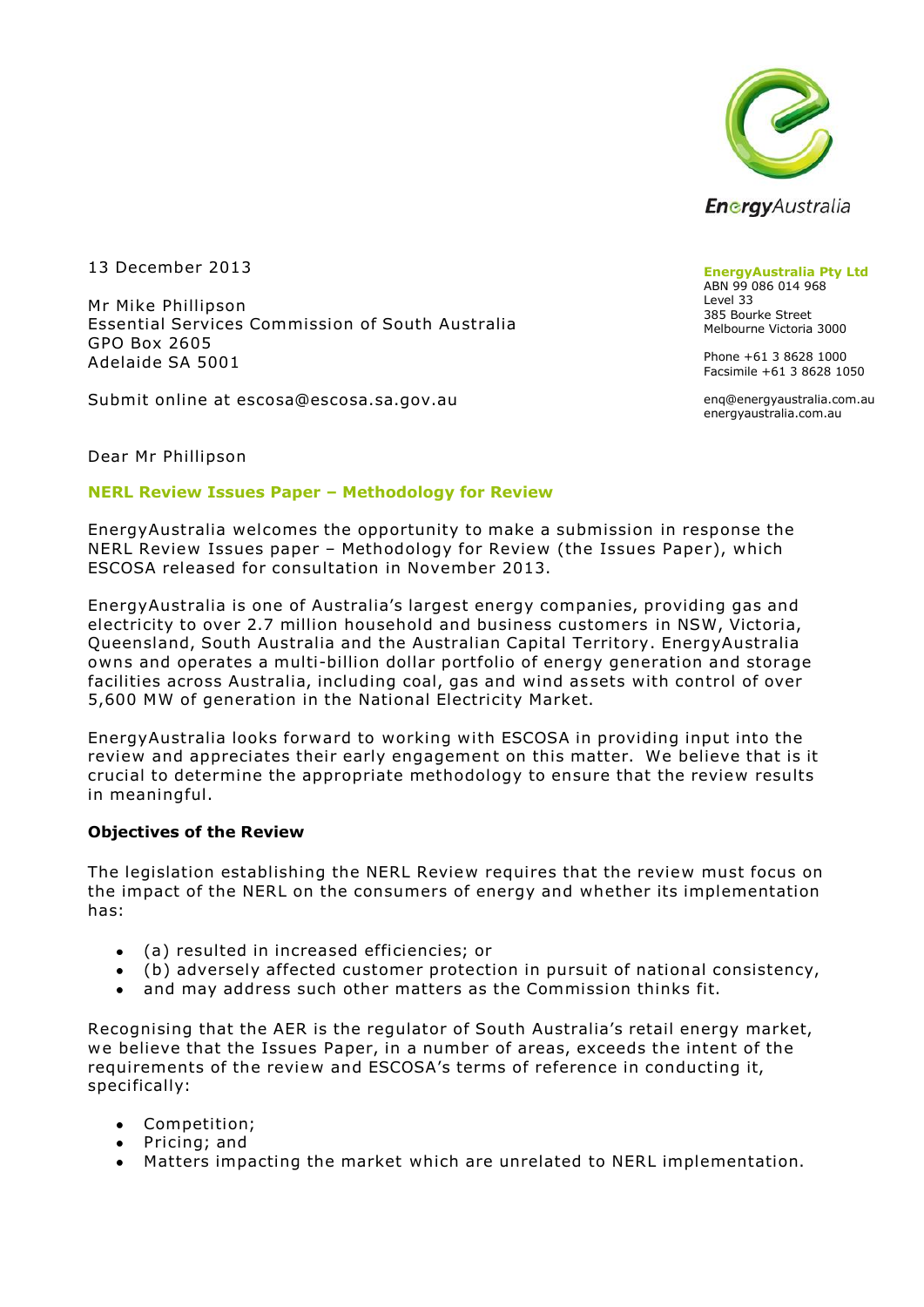At the time of price deregulation, the Government was satisfied that competition in South Australia was effective and that appropriate structures existed to allow market forces to continue to deliver competitive outcomes to consumers. ESCOSA's proposal to further examine the issues outlined above undermines the original view that competition was already effective.

## **External Factors Influencing Market Developments**

The Issues Paper touches on a number of matters which, in our opinion, are outside the terms of reference for the review in that they may reflect trends that have occurred as a result of factors other than the introduction of NECF.

The collection of statistics around customer hardship for example, will certainly provide some insight into the appropriateness of consumer protections under NECF, however increasing hardship numbers may be a symptom of external factors. An increase in this indicator may in fact be a sign of NECF working exactly as intended as retailers become more effective at pro-actively indentifying customers in hardship, so we urge that appropriate qualitative analysis is undertaken to highlight the true meaning of statistical data.

Any findings which simply suggest that the introduction of NECF is the stimulus for any statistical trends will be overly simplistic, and in our opinion will exceed ESCOSA's remit on the basis that the review will be examining the market in light of wider influences than just the NERL. We do not consider statistics of this nature to be appropriate in terms assessing the appropriateness of the NERL's customer protections.

Further to this, we disagree with the Commissions assertion that normalisation of externalities should not occur. Normalisation of externalities including carbon and for example the introduction of new billing systems is essential in any analysis to provide to provide a complete and valid perspective of market dynamics. We are unable to reconcile the Commission's view that the introduction of a common customer protection framework will reduce externalities. On the contrary, a common framework may be impacted to an even greater extent than before given that retailer processes will be less compartmentalised meaning that an event which occurs in one jurisdiction may impact a retailer's operations across the entire NEM.

# **Retail Pricing**

Although the objectives of the review allow ESCOSA to focus on "matters as the Commission thinks fit", it is necessary to demonstrate a nexus between such matters and the NERL. For this reason pricing matters are beyond ESCOSA's remit for this exercise.

Pricing is one issue that will be subject to external influences. Although it is important for Government to monitor the progress of it's other major reform, the removal of price caps, the context of this review is not an appropriate mechanism. EnergyAustralia considers that examination of pricing within the context of a review of NECF may lead to findings which suggestive a causative relationship between NECF and price movements when the reality is that other factors are more likely to play a part.

Although pricing is often a key consideration for customers in choosing a retail offer, the market is delivering a number of products which offer non-price benefits and EnergyAustralia would argue that drawing conclusions of the efficiency of the market based on retail prices alone is likely to provide a distorted picture. The review should instead focus on the variety of product offerings available and the non-price benefits which consumers can select.